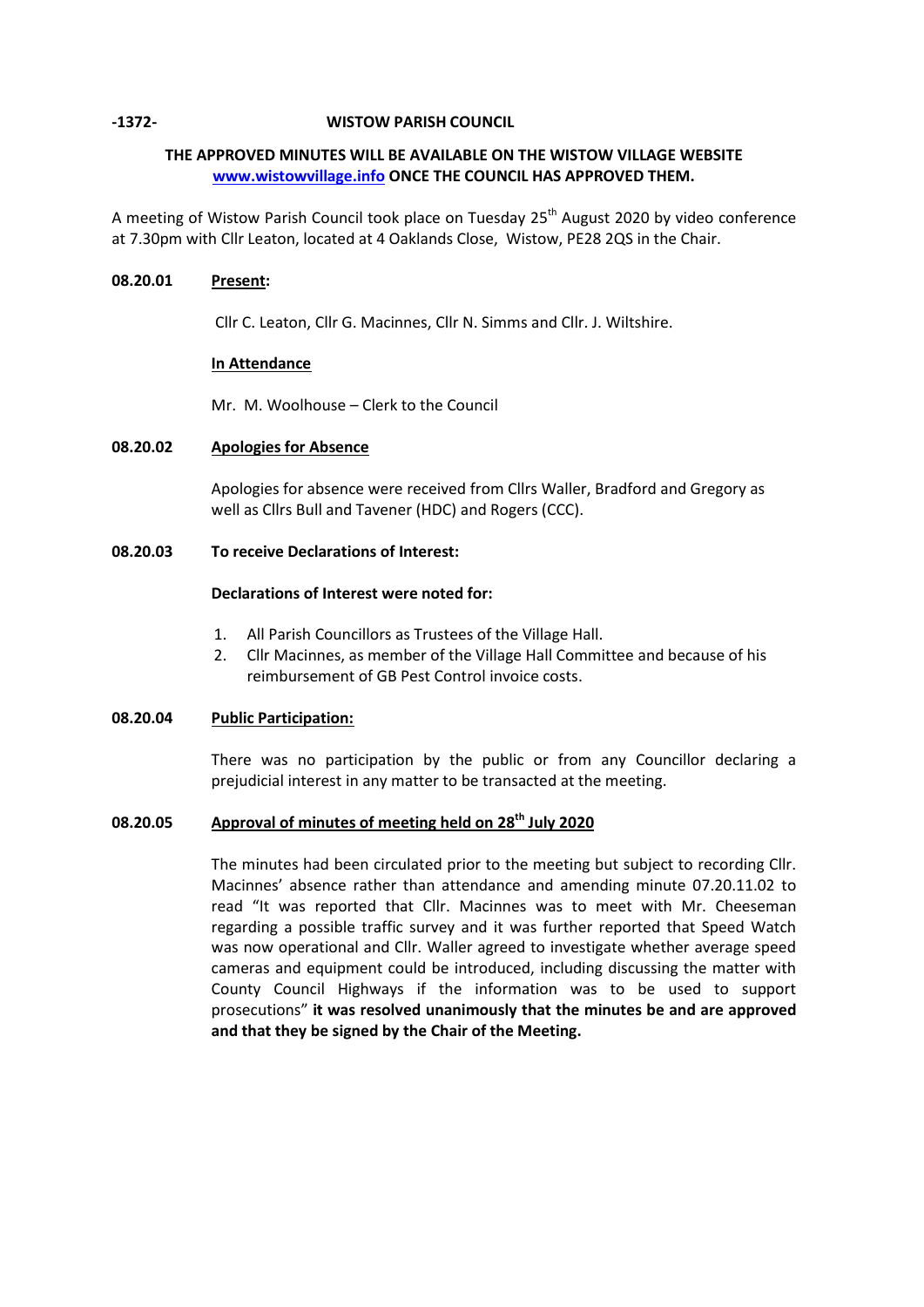### **-1373-**

#### **08.20.06 Matters arising or carried forward from the previous meeting**

### **08.20.06.01 Grass Cutting.**

Cllr Leaton commented that notwithstanding Cllr Waller's various discussions with Mr Sargent when Cllr Waller had emphasised the need to for the service to meet the standards and requirements set out within the contract, she felt that Mr Sargent had continued to provide an inadequate service in areas such as the graveyard and playing field as well as failing to remove grass cuttings. After a discussion the Meeting agreed to seek 3 quotes for the work and the Clerk agreed to circulate the termination provisions from the contract and in addition he would prepare an Invitation to Tender for the invitees.

## **08.20.06.02 Street Lighting.**

Cllr Macinnes reported that Balfour Beatty had advised the work had been delayed due to staff shortages with most employees being furloughed during the height of the pandemic but had now been earmarked as a priority project.

### **08.20.06.03 The Environment, including Emergency Plan.**

Cllr Wiltshire reported that the finalised version of the Emergency Plan had been sent to the Clerk for safekeeping and posting on the website. There had been no further action regarding moving to a zero carbon environment with district and county councils engaged on coronavirus alleviation activities.

### **08.20.06.04 Village Plan.**

The meeting noted that there was nothing to report and that the plan, created in 2005 was due to be reviewed and was an agenda item for each meeting.

### **08.20.06.05 Litter Pick.**

Cllr Macinnes confirmed that the date for the litter pick in September was set for 12<sup>th</sup> September at 10am and that publicity and more details would follow shortly.

#### **08.20.07. District Councillor reports:**

08.20.07.01 In the absence of the district and county councillors there was nothing to report.

#### **08.20.08 Courtesy and Professional Standards**

**08.20.08.01** Cllr Leaton introduced the item by noting that recently some emails, eg the wasp nest, to other councillors had not been acknowledged and a response from other councillors would have been helpful. The Meeting discussed the matter further and thought that not everyone read emails as soon as they were sent and it was agreed that a WhatsApp group for councillors could be more effective and the Clerk was asked to establish a Parish Councillors Group.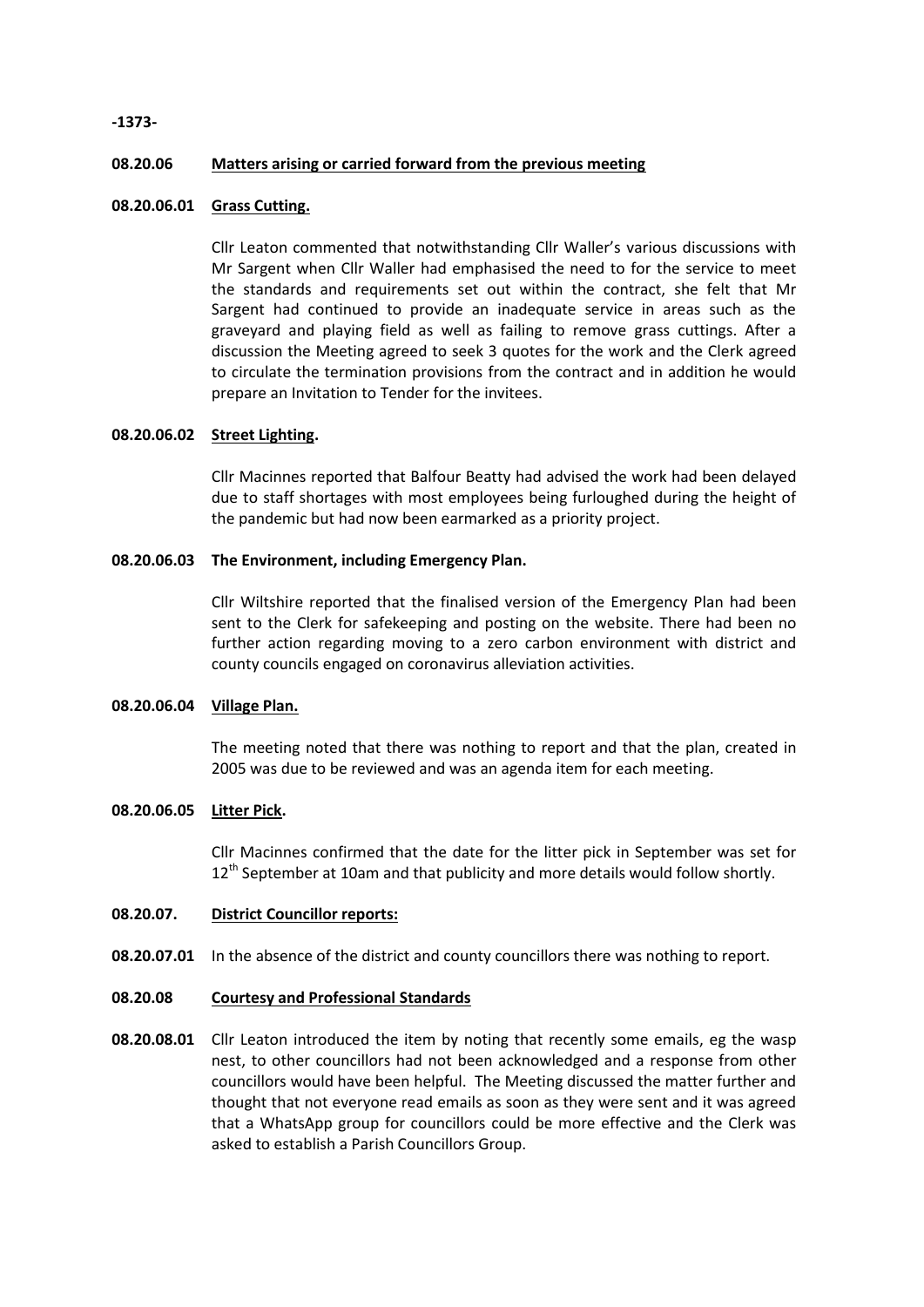### **-1374-**

#### **08.20.09 Planning**

## **08.20.09.01** Trevarnon, Manor Street – Appln No. 20/01055/HHFUL

### Oak barn for car parking of 2 vehicles

It was explained that the property was adjacent to the bridge and was shielded from public view by a screen of trees. The meeting considered that the proposal was not likely to degrade the area and agreed not to oppose the application.

#### **08.20.10 Finance**

# 08.20.10.01 To approve the accounts for payment: 28<sup>th</sup> July 2020.

| <b>Date</b> | <b>Ref No</b> | Payee           | <b>Description</b>                   | Amount |
|-------------|---------------|-----------------|--------------------------------------|--------|
|             |               |                 |                                      |        |
| 25/08/20    | 464           | Came and Co     | Zip wire addition to insurance cover | 65.40  |
| 25/08/20    | 465           | Mr. M Woolhouse | Zoom monthly fee                     | 14.39  |
| 25/08/20    | 466           | Mr. M Woolhouse | Net salary August 2020               | 260.00 |
| 25/08/20    | 467           | Mr. G Macinnes  | Reimbursement of GB Pest Control     | 65.00  |
|             |               |                 | invoice                              |        |

# **08.20.10.02 Income and Expenditure Account**

The Meeting noted the income and expenditure account for the month.

# **08.20.10.03 Bank Reconciliation**

The meeting noted the bank reconciliation for the month.

# **08.20.10.04 Bank Balances**

The Meeting noted the current and savings account balances as at 29<sup>th</sup> July 2020.

# **08.20.10.05 Cash Book**

The Meeting noted the Cash Book as at 25<sup>th</sup> August 2020

### **08.20.10.06 Banking Arrangements**

The Clerk reported that the current account with MetroBank was open; he had registered for on line banking and the next step was for other signatories to register for on line banking. Cllr Leaton commented that there had been some issues in her registering and agreed to advise the Clerk if these issues were not resolved.

### **08.20.10.07 Barclays Bank**

The meeting resolved unanimously that the previously circulated draft letter closing the accounts be sent to Barclays Bank and be signed by Cllrs Waller and Leaton**.**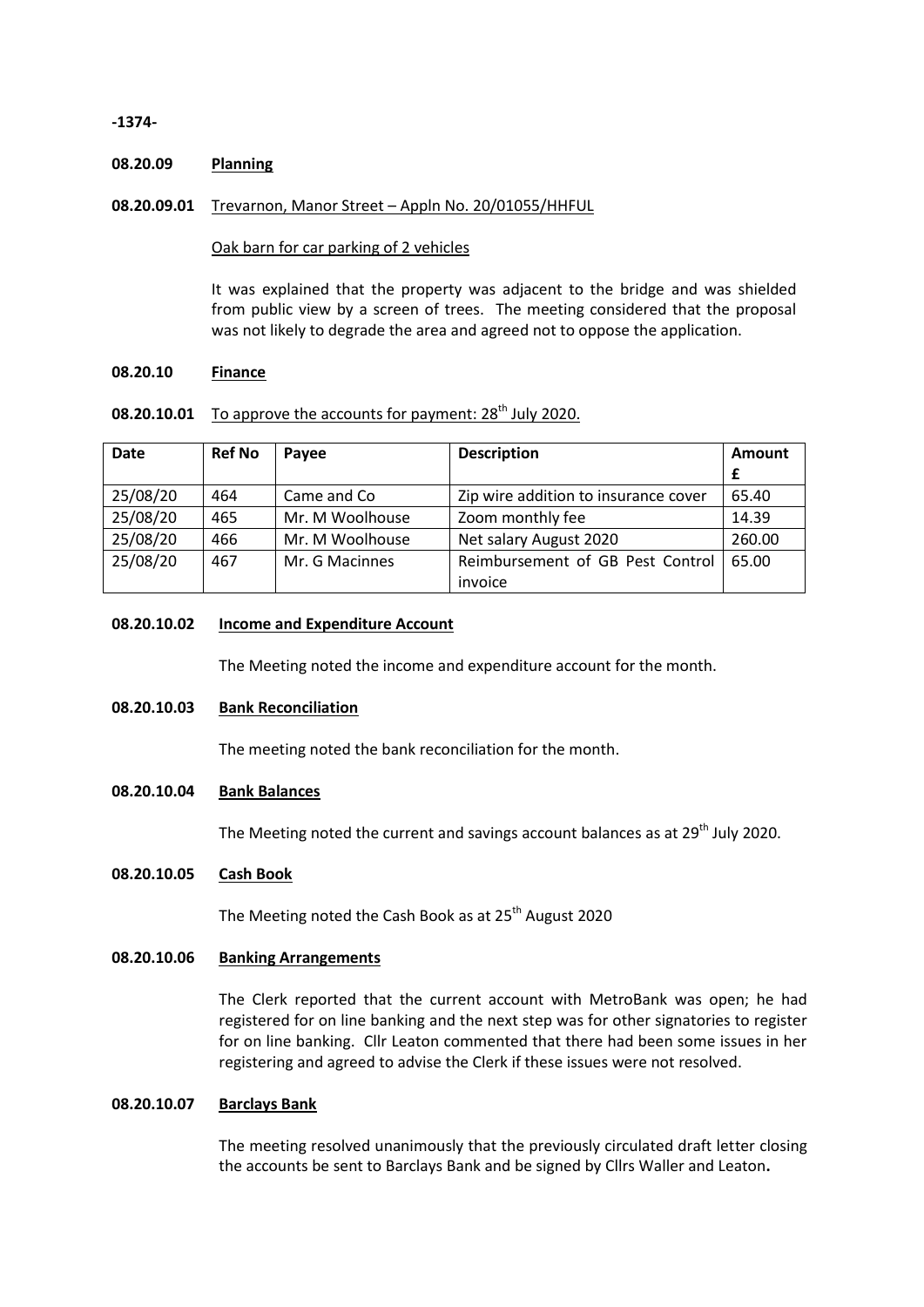### **08.20.10.08 Annual Governance and Audit Report**

The Clerk (as Responsible Financial Officer) took members through the Internal Audit report for the year 2019/20. It was proposed by Cllr Leaton and seconded by Cllr J Wiltshire and unanimously approved that the audit report be accepted.

The Responsible Financial Officer presented the Annual Governance Statement 2019/20 and councillors confirmed that they understand their responsibility for ensuring that there was a sound system of internal control, including arrangements for the preparation of the accounting statements. The Meeting unanimously resolved that the Responsible Financial Officer and Chairman sign the statement.

The Meeting unanimously agreed to approve the previously circulated AGAR Section 2 report for 2020.

The Responsible Financial Officer reported that the Parish Council ended the financial year 2019/20 with a current account bank balance of £21,420.68 and deposit account balance of £15,871.56. The Meeting unanimously resolved that the accounting statement was correct,

The meeting considered the Certificate of Exemption and noting that the Parish Council was eligible to claim an exemption from audit unanimously agreed that the Chairman and Responsible Financial Officer sign the Certificate.

#### **08.20.11 Traffic, Highways & Road Safety.**

- **08.20.11.01** The meeting noted the previously circulated correspondence
- **08.20.11.02** Cllr Macinnes reported that he had met Mr. Cheeseman who would undertake the traffic survey and that Speed Watch was compiling data on aggregate numbers of speeding incidents, times and speeds. Most excess speeds were between 30mph and 40pmph with few drivers traveling exceeding 40mph.

#### **08.20.11.03 Winter Gritting**

Cllr Macinnes reported that the Council held adequate stocks of grit from last winter and trained volunteers were willing to undertake gritting this winter as required.

#### **08.20.11.04 Surface dressing**

Cllr Simms reported that the surface dressing between Broughton cross roads and Kings Ripton was of poor quality and it was agreed that the Clerk would contact Cambs CC to express the Council's concern.

#### **08.20.11.05 30mph repeater sign.**

In response to a request from Cllr Macinnes, the Clerk agreed to contact Cambs. CC to replace the repeater sign outside the Three Horseshoes PH and which has deteriorated over time.

### **-1375-**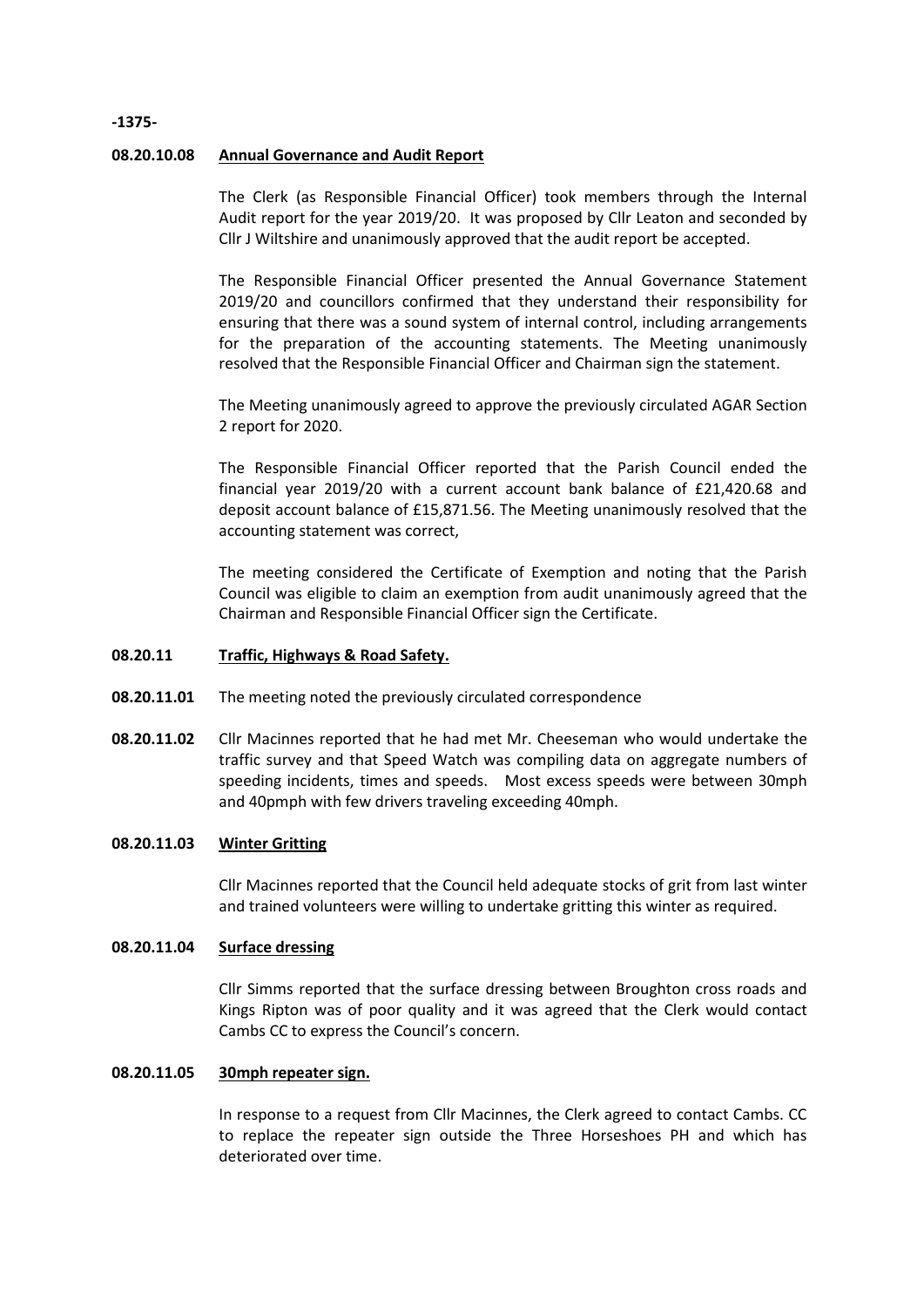**-1376-**

### **08.20.12 Policing Matters:**

No incidents in the village of Wistow were reported with all alerts posted to Wistow Parish Council's Facebook and Neighbourhood Watch pages.

#### **08.20.13 Correspondence and Communication**

**08.20.13.01** The meeting noted the previously circulated correspondence which members confirmed that they had read.

#### **08.20.13.02 Licencing Act - HDC Review**

Cllr Macinnes reminded the meeting that in addition to the pub the Village Hall was licenced.

#### **08.20.13.03 Mr Lane – Farm land**

The meeting noted the response from the Clerk to Mr. Lane over his concerns that the Council may not be maximizing income from government subsidies for agricultural land. The land in question was allotment land with some rented to a farmer due to a lack of interest from residents wishing to have an allotment.

### **08.20.14 Village Maintenance**

Save as reported in correspondence, matters arising or portfolio reports there was nothing to report.

# **08.20.15 Verbal reports from Parish Councillors on matters arising from their portfolio responsibilities.**

# **08.20.15.01 Litter/Playpark.**

Cllr Leaton reported children had been caught damaging playground equipment including one child and its father using the playground when closed during coronavirus lockdown. Cllr Macinnes requested information on the damage and would arrange for repairs.

**08.20.15.02** Cllr Macinnes reported that he and Cllr Bradford would liaise with Ray Burton to fell and remove the leaning willow in conjunction with removing low hanging branches on the Oakland Avenue side of the field.

### **08.20.15.03 Website**

The Clerk reported that new legislation, to be introduced in September, requires councils and other public bodies to improve accessibility of their websites. It was suggested that the Clerk contact Dr. Farrar who may be able to provide assistance.

The Clerk reported on the need he had identified a need for Word Press training and it was suggested that You Tube could be a good starting point.